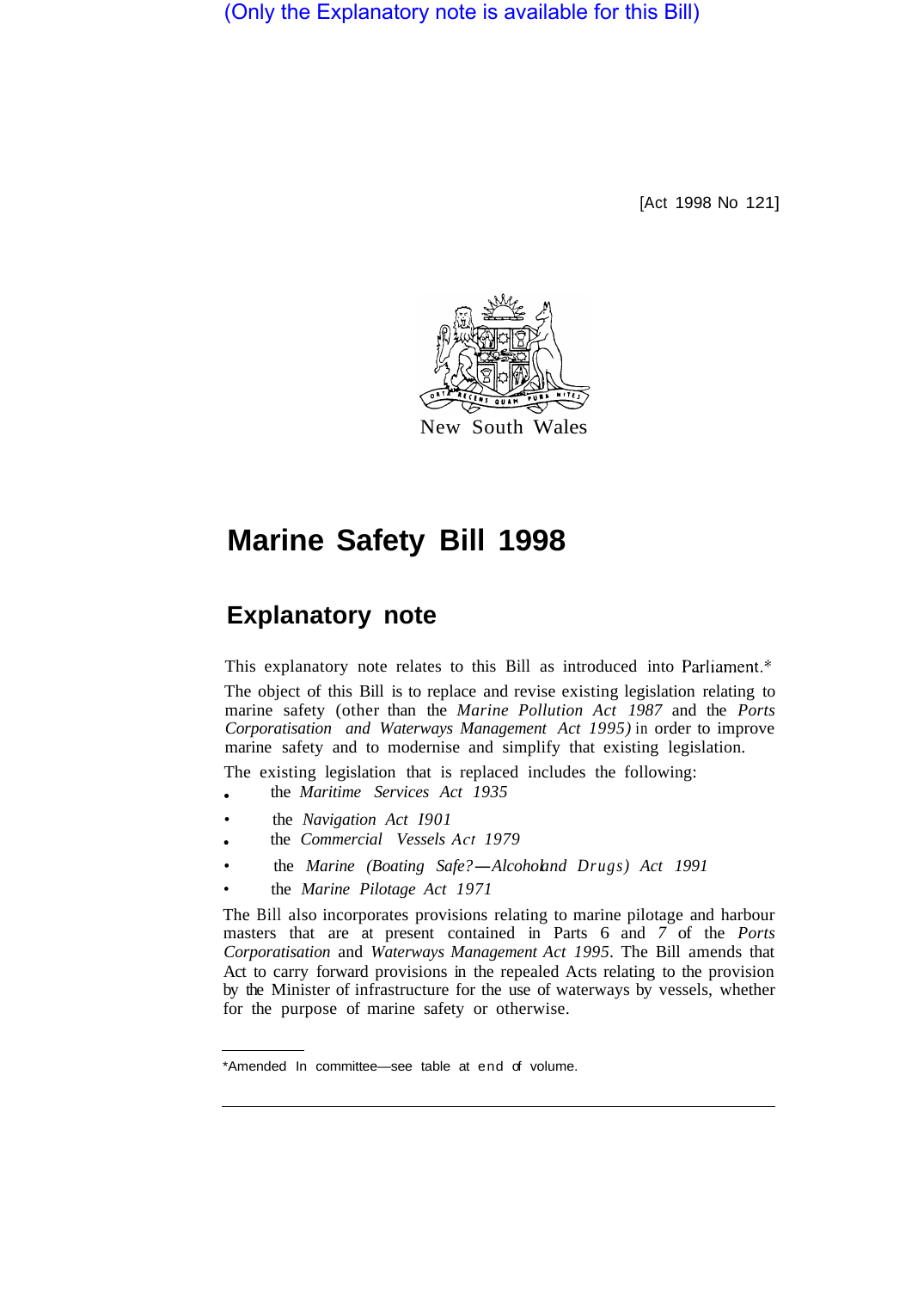Explanatory note

#### **Part 1 Preliminary** (clauses 1–8)

This Part specifies the name (also known as the short title) of the proposed Act and provides for the commencement of the proposed Act on a day or days to be appointed by proclamation.

The Part defines expressions used in the proposed Act, in particular the meaning of the term *vessel,* a vessel *connected with this State* and *owner* of a vessel.

The Part provides for the general application of the proposed Act to all vessels, including all vessels in State waters and recreational and certain other vessels connected with the State in any waters. Defence Force vessels are specifically excluded from the proposed Act.

## **Part 2 Safety of navigation** (clauses 9-18)

This Part provides for the safety of the navigation of vessels.

Regulations may be made for the prevention of collisions at sea. The regulations may adopt the international regulations for prevention of collisions at sea. It is an offence for the master of a vessel or any person concerned in its operation to contravene the regulations or cause them to be contravened.

The Minister may prohibit or regulate the operation of vessels in navigable waters by notice displayed in the vicinity of the waters. In so doing the Minister may impose any limitation on vessels that is considered necessary for the safety of the public or the protection of vessels or other property (for example. speed limits). A person operating a vessel contrary to such a notice is guilty of an offence. The Minister may also impose similar restrictions for special events by notice published in a newspaper. In that case. a person does not commit an offence unless the person ignores a direction of an authorised officer to comply with the notice. The Part imposes a requirement that any future grant or renewal of a lease for aquaculture will require the approval of the Minister.

The Part contains offences relating to the following:

- reckless. negligent. dangerous etc operation of a vessel.
- interference with navigation aids.
- failure to remove an obstruction from navigable waters when directed to do so by the Minister.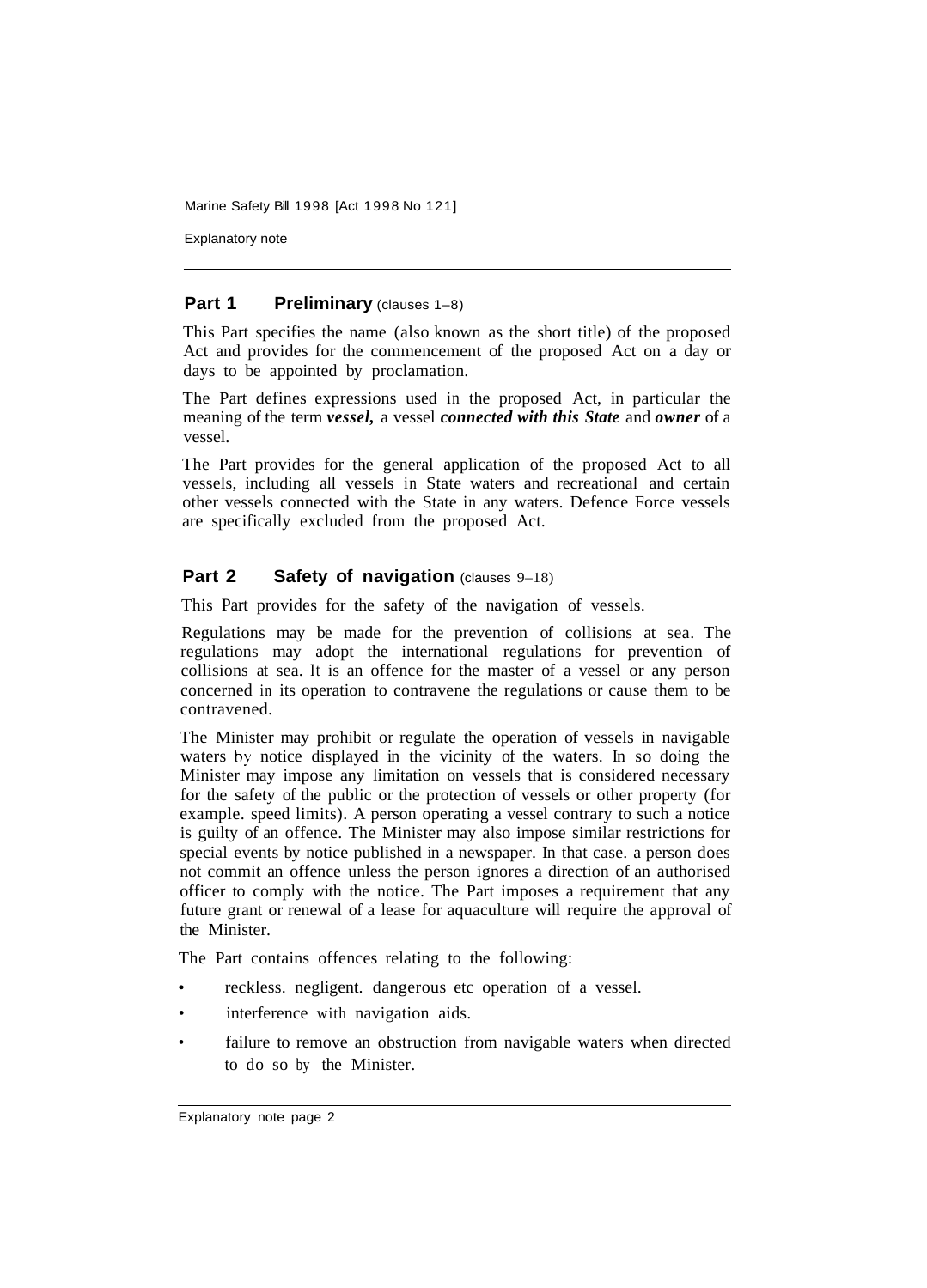Explanatory note

The Part also allows regulations to be made with respect to the safety of navigation generally, and in particular the following:

- the promotion or conduct of organised aquatic activities (such as races or other activities that restrict the availability of navigable waters for normal use by the public),
- the operation of vessels in navigable waters,
- the activities of persons that affect navigation.

## **Part 3 Boating safety—alcohol and drugs** (clauses 19-27)

A person is prohibited from operating a vessel in any waters while under the influence of alcohol or any other drug. In addition. the master of a vessel must not permit a person to operate the vessel if the person is under the influence of alcohol or any other drug.

The Part also makes it an offence for a person to operate a vessel while having a blood alcohol level of 0.02 or more (in the case of a commercial vessel) or 0.05 or more (in the case of a recreational vessel). Penalties for these offences vary according to the concentration of alcohol present in the offender's blood. The prohibitions under the Part extend to skiers being towed by a vessel and to persons on vessels acting as observers of any such skier.

The Part contains ancillary provisions. In particular. it prevents a person from being liable for more than one of the alcohol and drug offences in relation to the same act or omission.

If a person is convicted of an offence against the Part, provision is made for the cancellation or suspension of any marine safety licence held by the person by the court or automatically in certain cases.

## Part 4 Marine safety licences (clauses 28-42)

#### **Division 1 General (clause 28)**

This Division sets out the different types of marine safety licences that may be granted by the Minister. including vessel registration certificates. survey certificates for commercial vessels. boat driving licences for recreational vessels and marine pilot's licences.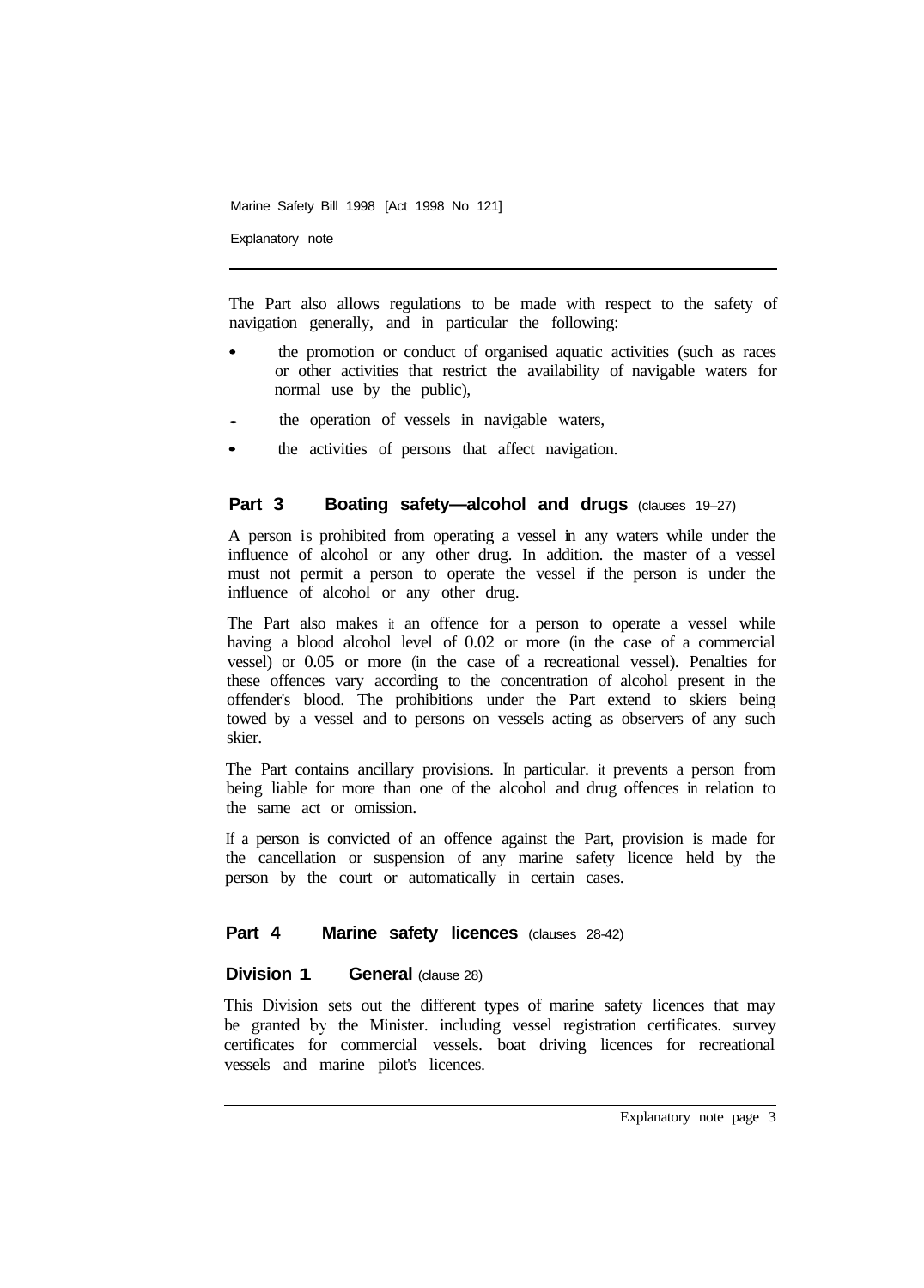Explanatory note

#### **Division 2 Grant of marine safety licences and related matters**  (clauses 29-36)

This Division provides for the making of applications for. and the granting of, marine safety licences by the Minister. A licence may be granted unconditionally or subject to conditions. It is an offence to contravene a condition to which the licence is subject.

Fees for licences will be determined by the Minister (subject to any maximum prescribed by the regulations).

Regulations may be made with respect to licences, including the classes of licences and the eligibility of applicants for licences.

#### **Division 3 Suspension or cancellation of marine safety licences** (clauses 37-39)

This Division provides for the suspension or cancellation of marine safety licences by the Minister (in connection with an investigation under Part 8 or as authorised by the regulations) and by a court (in connection with the conviction of the holder of an authority of an offence relating to marine safety).

#### **Division 4 Review by Administrative Decisions Tribunal (clauses)** 40-42)

This Division allows a person to apply to the Administrative Decisions Tribunal for a review of any of the following decisions:

- a refusal to grant a marine safety licence to the person.
- the imposition of conditions on the person's marine safety licence (otherwise than by regulation),
- the suspension or cancellation of the person's marine safety licence (otherwise than by a court).

Provisions relating to the making of applications for review and the hearing and determination of any such application are contained in the Administrative *Decisions Tribunal Act 1997.* 

#### **Part 5 Requirements for vessels** (clauses 43–69)

#### **Division 1 Unsafe vessels (clauses 43-47)**

This Division contains offences relating to operating an unsafe vessel and makes provision for the detention of unsafe vessels. The Division defines an unsafe vessel as a vessel whose operation is a danger to life (whether because of its condition. the nature or storage of its cargo or the number of persons on board or for any other reason).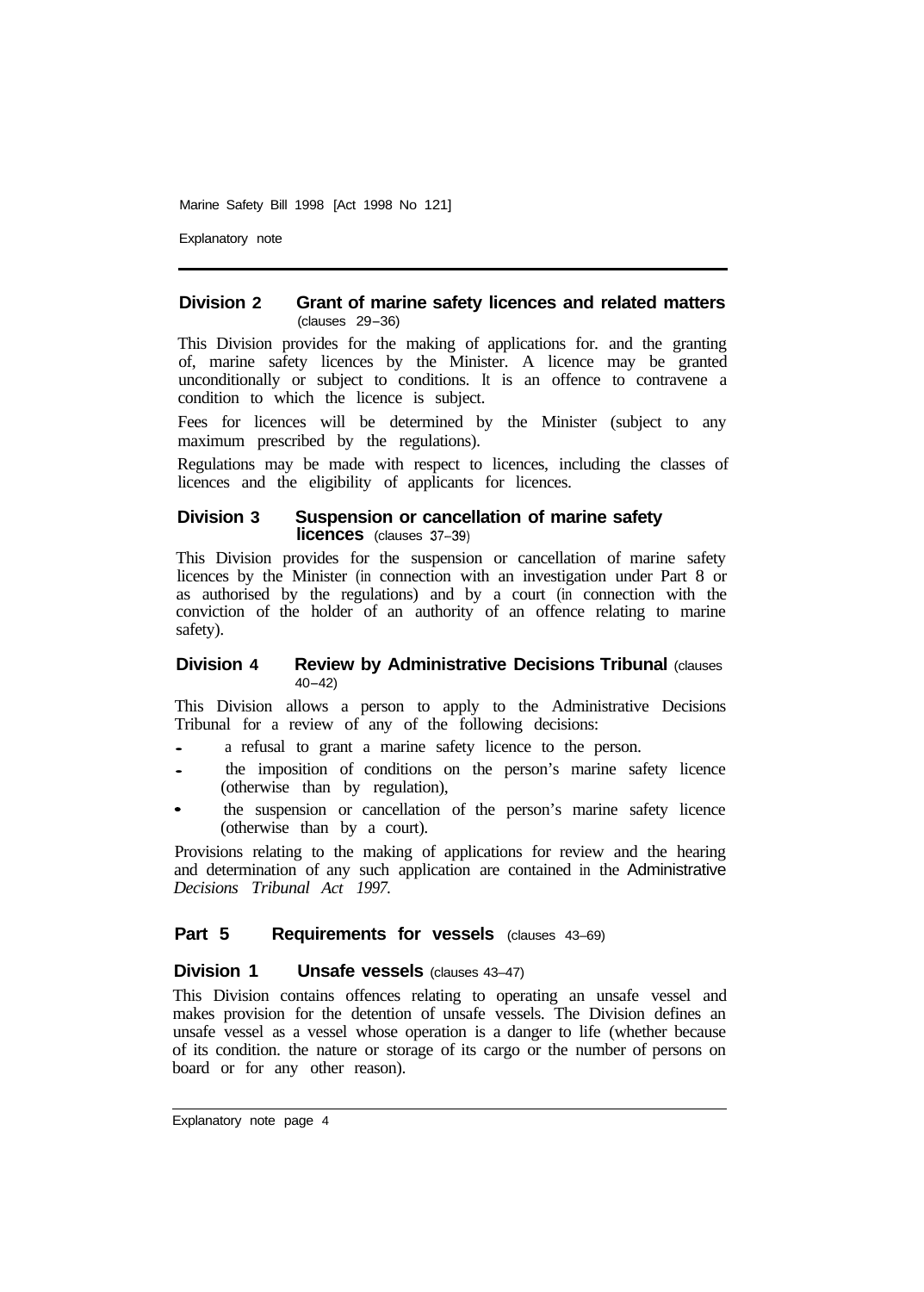Explanatory note

The Minister may order the provisional detention of a vessel that appears to be unsafe and, in such a case, must appoint an investigator to investigate the vessel. Following the report of the investigator, the Minister may release the vessel or order that it be finally detained or finally detained pending the performance of such conditions as the Minister considers necessary to ensure the vessel is not unsafe.

## **Division 2 Vessel registration** (clauses 48-51)

This Division requires all commercial and recreational vessels that operate in State waters to be registered under the proposed Act unless exempted from registration. Examples of vessels exempt from registration are vessels proceeding on overseas or interstate voyages, and vessels not ordinarily operated in State waters which are registered under the law of another State or a Territory.

The owner and master will be guilty of an offence for operating in State waters a registrable vessel that is not registered.

The Division also specifically authorises the Minister to refuse to register a vessel on environmental grounds or to refuse to register a vessel on aesthetic grounds.

#### **Division 3 Survey certificates for commercial vessels (clauses)** 52-55)

This Division contains provisions relating to the grant of survey certificates for commercial vessels. A survey certificate must not be granted unless the vessel complies with relevant requirements as to design, construction and equipment and is safe to operate. The Minister will be able to rely on certificates concerning those matters from accredited marine surveyors. The owner and master will be guilty of an offence for operating in State waters a commercial vessel that does not have a survey certificate.

Regulations may be made with respect to design. construction. equipment and survey of. and other matters relating to. registrable commercial vessels.

#### **Division 4 Certificates of competency for master and specified crew of commercial vessels and safety manning** (clauses 56-60)

This Division requires the master of a registrable commercial vessel to hold an appropriate marine safety licence (namely a certificate of competency). Crew members may also be required by the regulations to hold certificates of competency.

Regulations may be made as to the minimum complement of crew required to be carried on a registrable commercial vessel operating in State waters.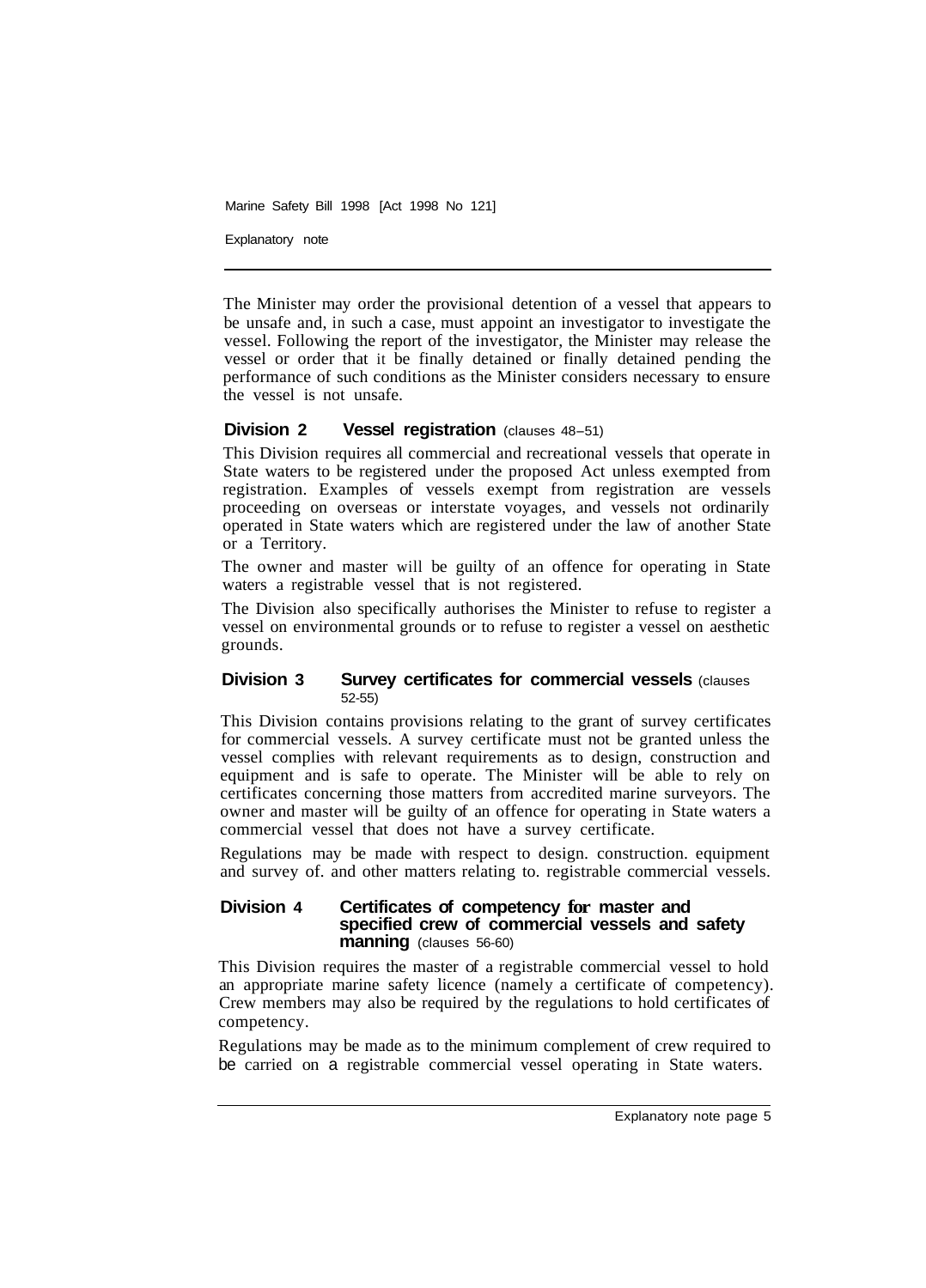Explanatory note

#### **Division 5 Boat driving licences for power-driven recreational vessels** (clauses 61–63)

This Division requires power-driven recreational vessels operating in State waters (unless exempted) to be operated only by the holder of an appropriate marine safety licence (namely a person who holds a boat driving licence).

#### **Division 6** Miscellaneous provision relating to vessels (clauses) 64–69)

This Division makes provision for the recognition (including automatic mutual recognition) of vessel registration certificates, survey certificates and certificates of competency issued by authorities in other States or jurisdictions. This Division also contains miscellaneous regulation-making powers in relation to such matters as the installation or carriage on recreational vessels of marine safety equipment, the design and construction of recreational vessels. and the maximum number of passengers that may be carried by a vessel and hull or other identification of vessels.

Regulations under proposed Part *5* may adopt the *Uniform Shipping Laws Code* or any other standard. treaty. convention or international agreement.

## **Part 6** Pilotage (clauses 70–82)

The provisions of this Part are transferred from Part 6 of the *Ports Corporatisation and Waterways Management Act 1995.* 

## **Division 1 Preliminary (clause 70)**

This Division contains definitions of expressions used in the proposed Part. A *pilotage port* refers to a list of the major trading ports in which pilotage is currently compulsory. The *marine piIot* of a vessel refers to the person who has the conduct of the vessel but who does not belong to the vessel. The *pilotage service provider* refers to the Port Corporation or private contractor providing the service under an operating licence or under contract or (for the minor ports) the Minister.

#### **Division 2 Prohibition against unauthorised marine pilots** (clauses 71 and 72)

This Division prohibits a person from acting as the marine pilot of a vessel in any port unless the pilot has an appropriate marine safety licence. namely. a marine pilot's licence that applies to that port. In addition. in a pilotage port. the person must have been assigned to act as a marine pilot in the port by the pilotage service provider.

Explanatory note page 6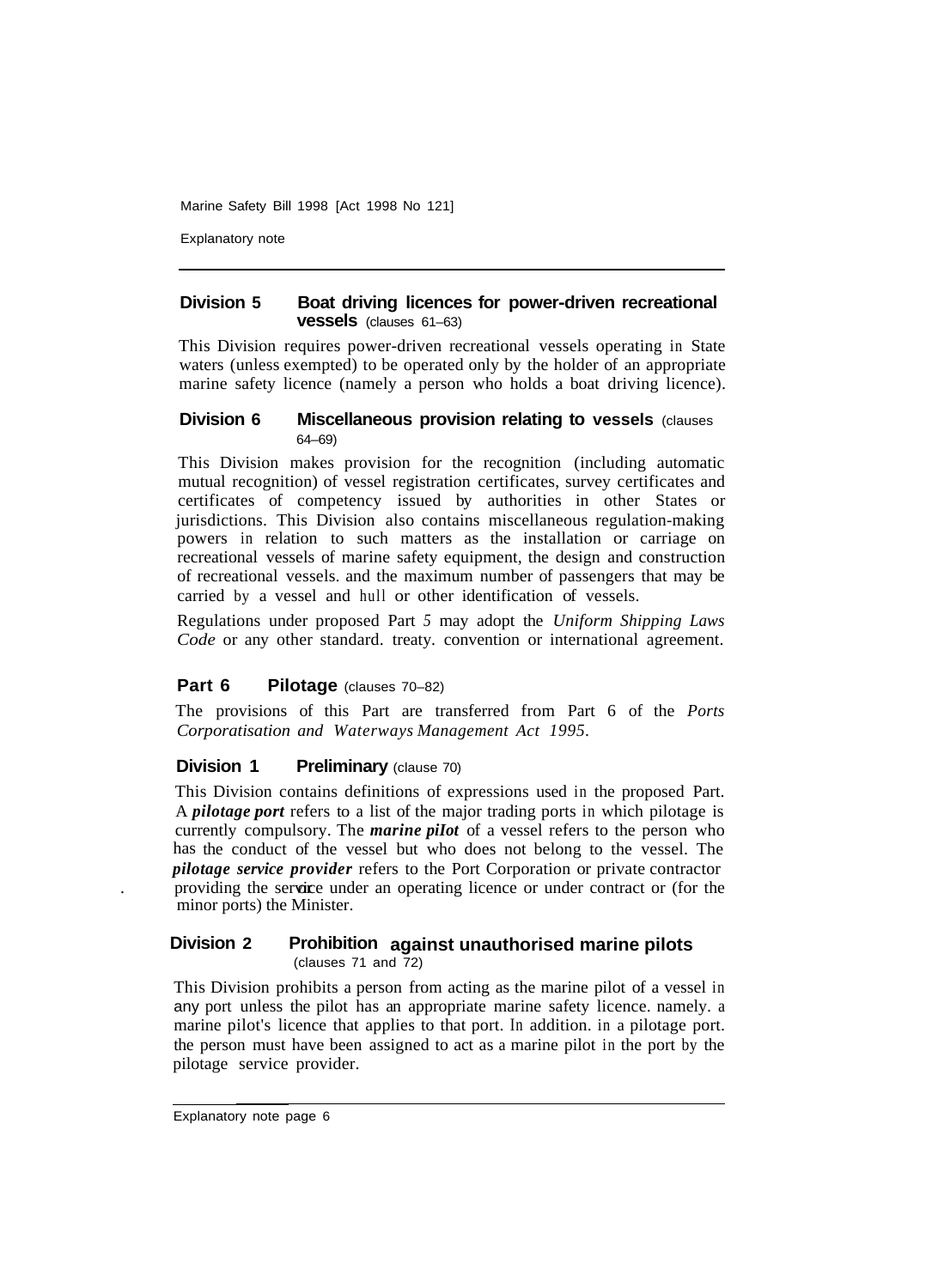Explanatory note

#### **Division 3 Pilotage** (clauses 73–82)

This Division makes pilotage compulsory in every pilotage port. There are offences for entering, leaving or moving within a pilotage port without taking on the assigned marine pilot. Certain vessels are exempted from the compulsory pilotage requirement (for example, a vessel whose master has a marine pilotage exemption certificate, a recreational vessel or a vessel less than 30 metres in length).

The master of a vessel is required to assist the pilot. and the master of the vessel is not relieved of responsibility for the navigation of the vessel because the vessel is under pilotage. The Division continues the existing provisions that the master and owner of a vessel under compulsory pilotage are liable for loss or damage caused by the vessel and the Crown, pilots. pilotage service providers and others are not liable for any loss or damage that is attributable to the negligence of a marine pilot. The Division also continues the existing provision that a marine pilot who wilfully endangers a vessel or its crew commits an offence.

Regulations may be made with respect to pilotage.

## **Part 7 Harbour masters** (clauses 83-92)

This Part provides for the appointment and functions of harbour masters. The provisions are transferred from Part 7 of the *Ports Corporatisation and Waterways Management Act 1995.* 

Harbour masters may be appointed by the Minister for any port or other defined navigable waters. either from Departmental staff or the staff of a Ports Corporation. Provision is made for the appointment of persons to assist harbour masters.

The Part continues the existing powers of harbour masters relating to the control of the movements and securing of vessels within ports. In addition. the Part confers power on a harbour master to direct that dangerous vessels (namely. those in imminent danger of sinking and obstructing the port or of causing serious damage to property) are not to enter the port or to leave the port.

The Part also provides for the issue of identity cards to harbour masters. for the protection of harbour masters from personal liability and for offences.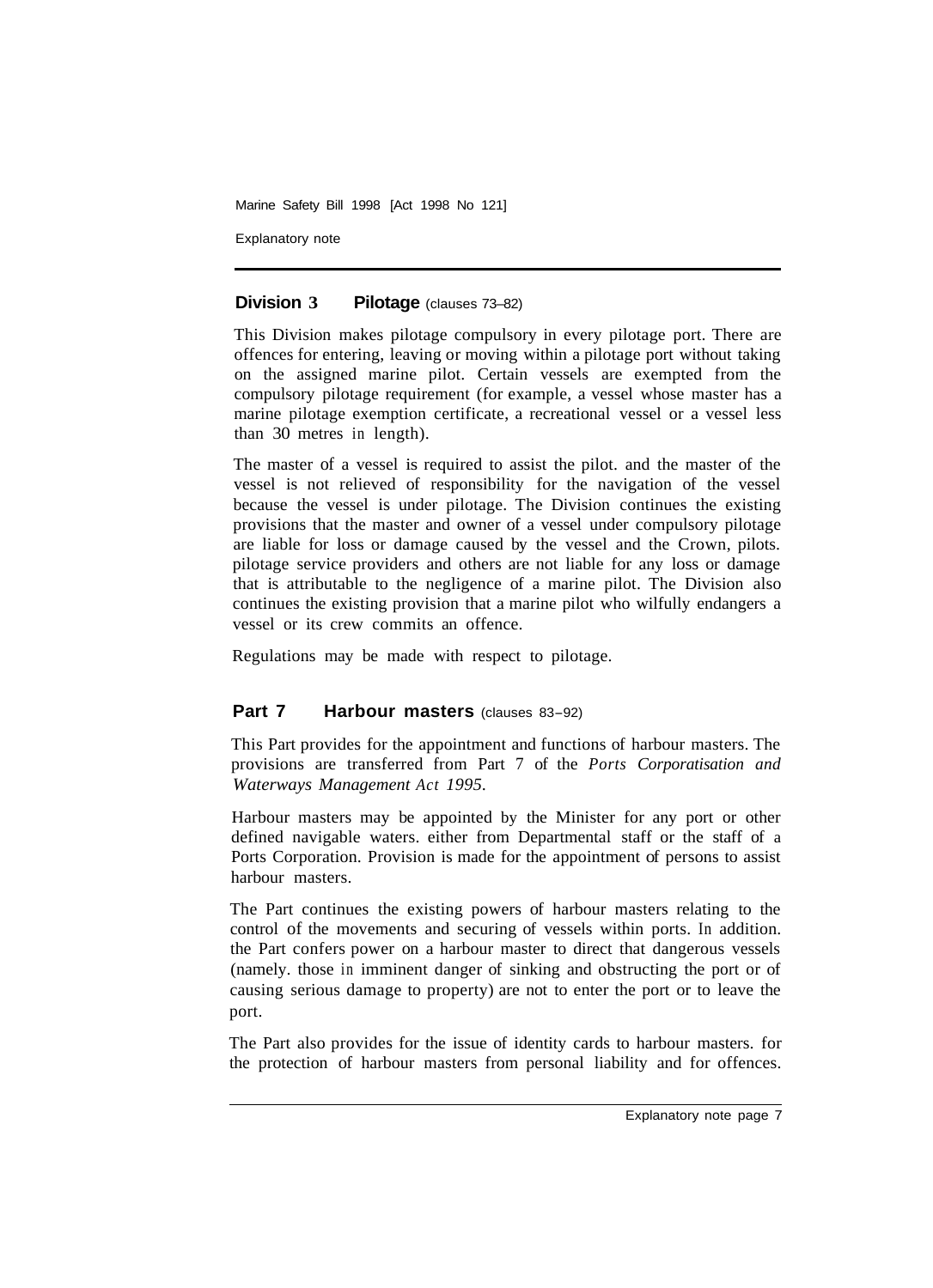Explanatory note

## **Part 8 Marine investigation and enforcement (clauses 93-124)**

#### **Division 1 Preliminary (clauses 93-96)**

This Division defines the expressions *incompetence, marine accident* and *misconduct* and provides that the Part extends, in the case of the holder of a marine safety licence, to the investigation of a marine accident or any incompetence or misconduct by the holder even though it occurred outside the jurisdiction of this State. The Division authorises the Minister to appoint authorised officers (apart from police officers and harbour masters) for the purposes of the enforcement of the Act.

#### **Division 2 Duties of master and owners in case of marine accidents** (clauses 97–101)

This Division requires the master of a vessel to give assistance at, and report to the Minister. marine accidents that the vessel is involved in. The owner of a vessel is also required to report the accident if the owner is aware of the accident. Both the owner and master of the vessel must take all reasonable measures to preserve any evidence relating to the accident (such as log books) required for an investigation.

#### **Division 3 Investigation of marine accidents and other marine safety matters** (clauses 102-112)

This Division allows the Minister to order an investigation into a marine accident. situations with a potential to cause accidents. or any report that the holder of a marine safety licence may have been guilty of incompetence or misconduct. The principal purposes of an investigation are to determine the circumstances of the accident or incident and to make recommendations to prevent a recurrence.

The Minister may appoint an investigator to conduct the investigation. The investigator may conduct such an investigation in such manner as the investigator considers appropriate. having regard to its principal purposes. On completion of the investigation. the investigator must report to the Minister. A person materially affected by a report is generally entitled to a copy of the report and to make representations to the investigator concerning it.

If the investigation involves the holder of a marine safety licence. the Minister may suspend the licence pending determination of the investigation. but only if the Minister has reason to believe it would be dangerous for the holder of the licence to continue the authorised activities. The suspension must not exceed 14 without the authority of a Magistrate.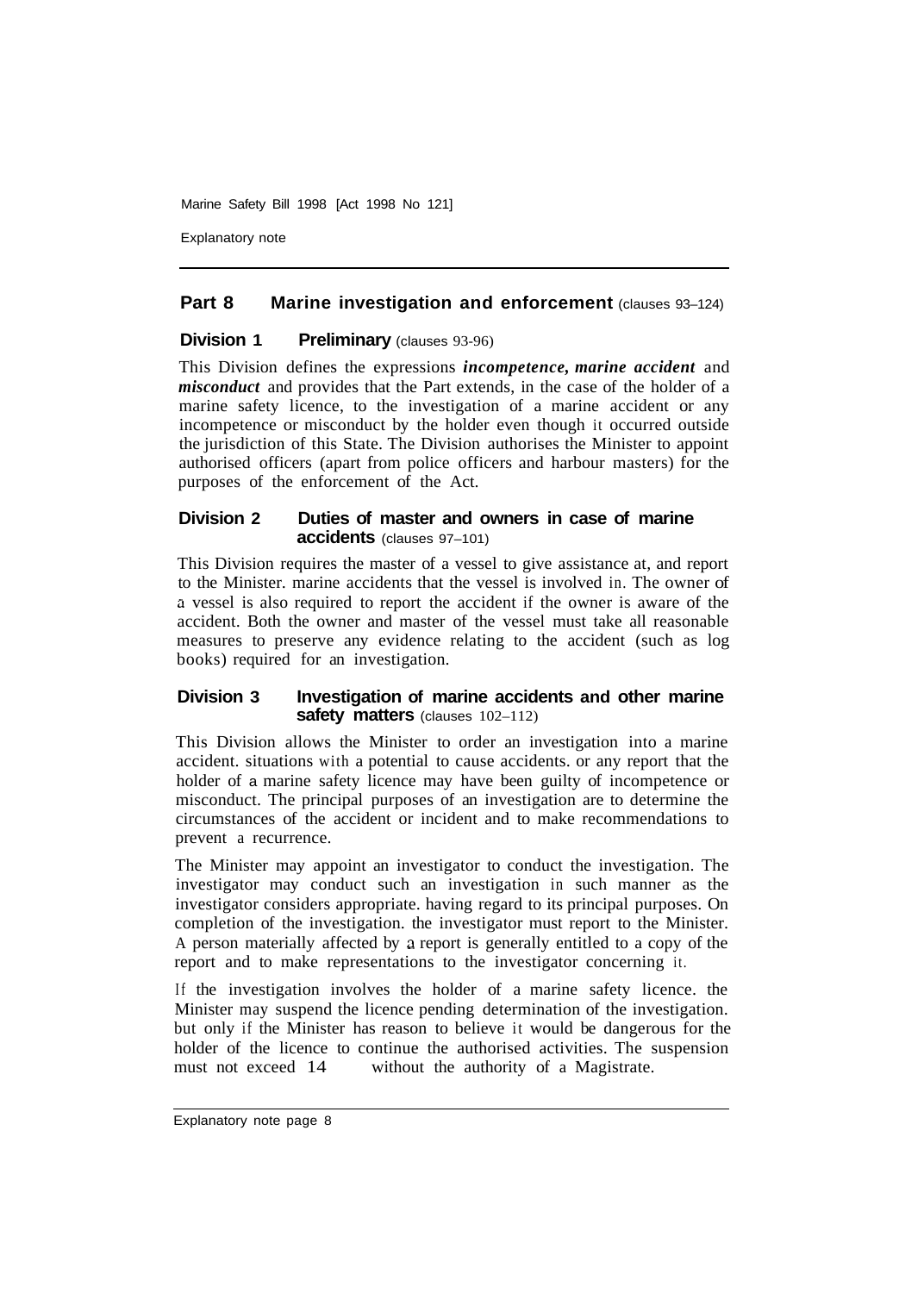Explanatory note

The Minister may take any action available to the Minister following the report, including the improvement of marine safety procedures, reprimand of the holder of a marine safety licence or the suspension or cancellation of a licence.

Civil or criminal proceedings may not be brought against the Minister, an investigator or any person supplying information in connection with an investigation for information alleged to be defamatory or in breach of confidence.

## **Division 4 Investigative powers of authorised officers**  (clauses 113–124)

This Division gives authorised officers certain powers in connection with investigations of offences against the proposed Act as well as of marine accidents. The powers include the power to stop and board vessels. to enter premises (other than premises used for residential purposes). to detain vessels (for not more than 48 hours. except with the authority of a Magistrate), to require persons to produce relevant marine safety licences, to require persons suspected of committing offences to identify themselves. and to require persons to answer questions and produce documents at an inquiry. The Part makes it an offence to obstruct the exercise of a power or to refuse to comply with a requirement under the Part, except with reasonable excuse.

## **Part 9 Legal proceedings (clauses 125–134)**

This Part authorises the issue of penalty notices for marine safety offences. provides for the summary disposal of marine safety offences. contains evidentiary provisions. provides for the service of instruments under the proposed Act. provides for the service of any summons for an alleged offence and deals with other matters relating to legal proceedings under the proposed Act.

## **Part 10 Miscellaneous** (clauses 135-141)

This Part provides that the proposed Act binds the Crown and provides for the review of the operation of the proposed Act by the Minister after the period of *5* years after the date of assent to the proposed Act. It also contains a general regulation-making power. In particular. the regulations may adopt for the purposes of the proposed Act (with or without modification) provisions of the *Uniform Shipping Laws Code.* Australian and other standards or international treaties and agreements. The regulations may also